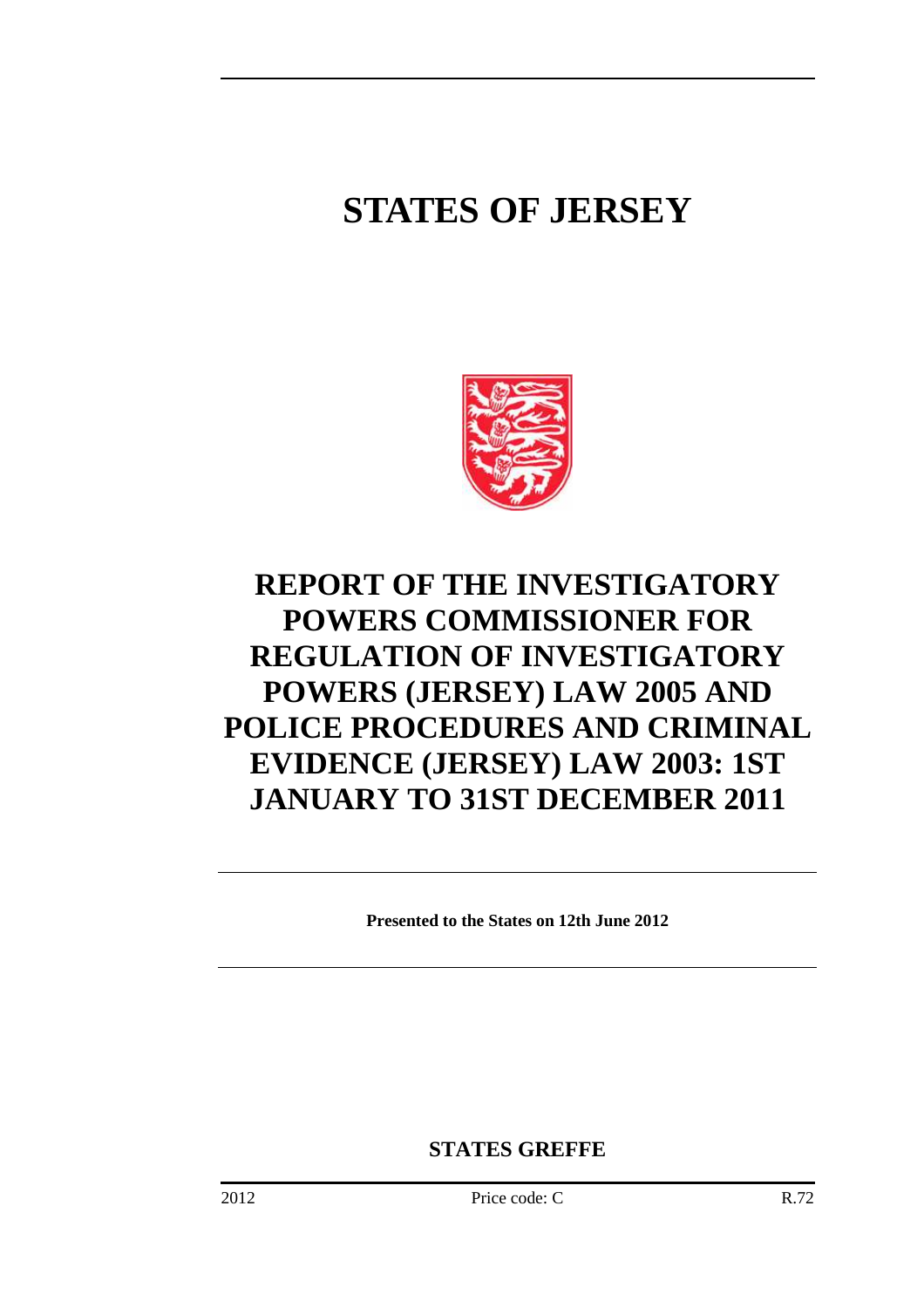#### **FOREWORD**

In accordance with the requirement in Article 44(6) of the Regulation of Investigatory Powers (Jersey) Law 2005 and Article 104(4) of the Police Procedures and Criminal Evidence (Jersey) Law 2003, I am pleased to lay before the States the attached Annual Report of the Commissioner appointed under those Laws.

Article 44(6) of the Regulation of Investigatory Powers (Jersey) Law 2005 requires the report to contain a statement indicating whether any matters have been omitted from it. Article 44(7) allows the Bailiff to exclude any matter from the report laid before the States if it appears to him, after consultation with the Commissioner, that the publication of any matter in an annual report would be contrary to the public interest or prejudicial to national security, the prevention or detection of serious crime, the economic well-being of Jersey; or the continued discharge of the functions of any public authority whose activities include activities that are subject to review by the Commissioner. I am able to inform members that, after consultation with the Commissioner, I have omitted the confidential Annex referred to in Section D of the report.

Article 104(4) of the Police Procedures and Criminal Evidence (Jersey) Law 2003 contains a similar provision, requiring the report laid before the States to contain a statement indicating whether any matters have been omitted from it. Article 104(5) allows the Bailiff to exclude any matter from the report laid before the States if it appears to him, after consultation with the Commissioner, that the publication of any matter in an annual report would be prejudicial to the security of the British Islands or to the detection of crime. I am able to inform members that, after consultation with the Commissioner, I have omitted the confidential index Annex referred to in the report.

# **BAILIFF OF JERSEY**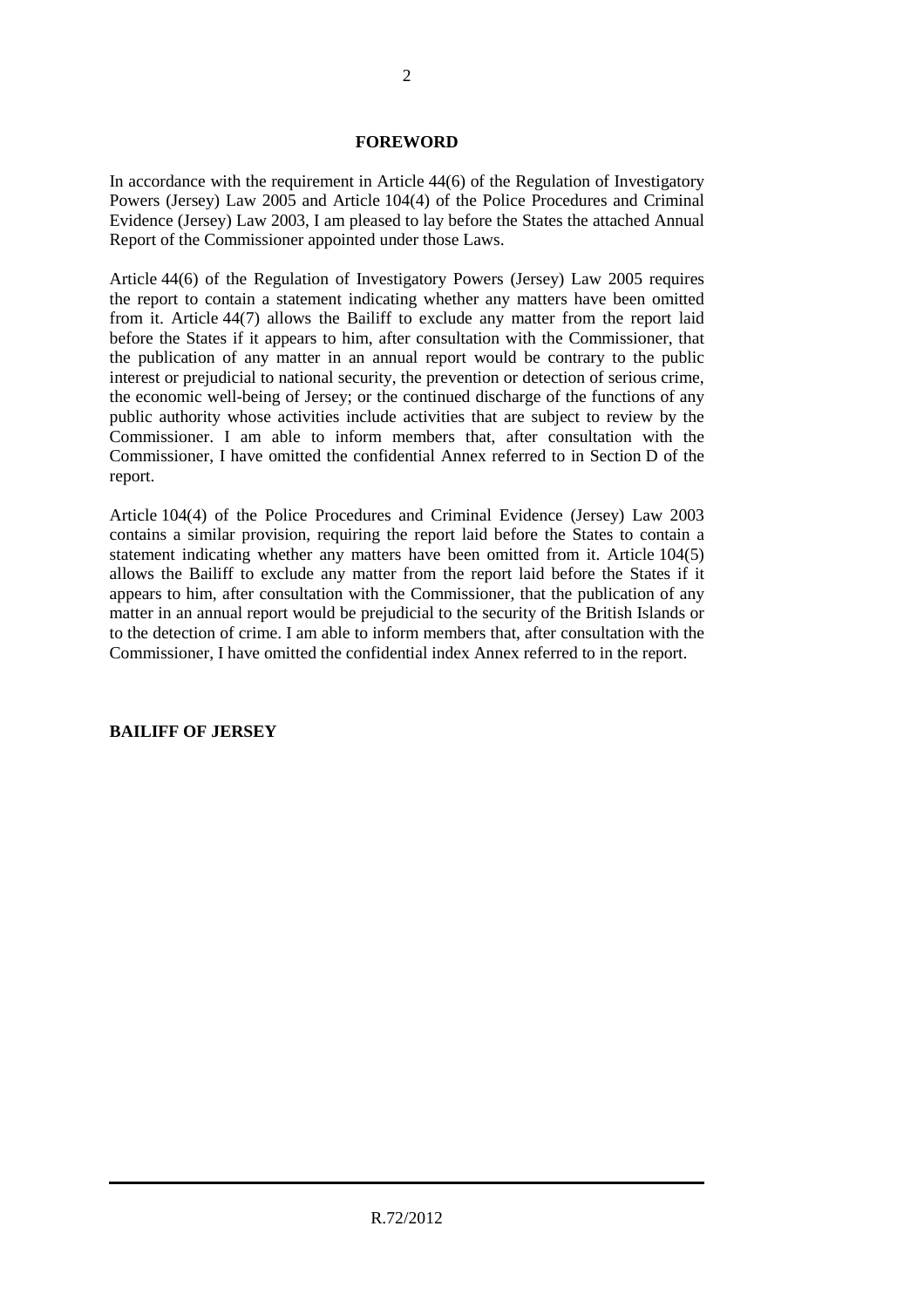#### **REPORT**

#### **A. THE 2005 LAW**

The Regulation of Investigatory Powers (Jersey) Law 2005 (the "2005 Law") makes provision for a comprehensive statutory framework for the use of investigatory powers by public authorities in the Bailiwick. These powers include the interception of communications (formerly regulated by the Interception of Communications (Jersey) Law 1993 (the "1993 Law")), the acquisition and disclosure of communications data, direct and intrusive surveillance and the use of covert human intelligence sources. The power to interfere with property is not within the scope of the 2005 Law, but derives from Part 11 of the Police Procedures and Criminal Evidence (Jersey) Law 2003 (the "2003 Law").

The 2005 Law also provides for the regulation of persons and authorities lawfully entitled to use the techniques described, what use can be made of the material acquired and mechanisms for an oversight of those powers. It establishes safeguards for the investigation of criminal offences and is intended to comply with the European Convention for the Protection of Human Rights and Fundamental Freedoms.

The 2005 Law consists of 4 main Parts (one of which is divided into 2 Chapters), an additional Part and 4 Schedules. The Law is also supplemented by the Regulation of Investigatory Powers (Codes of Practice) (Jersey) Order 2006 (the "Codes").

#### **Part 1**

Article 2 defines "interception" in relation to communications, identifies the territorial extent of the 2005 Law and requires that the conduct constituting the interception must take place in Jersey.

Article 3 defines "traffic data": the term has a particular relevance to Part 2, Chapter 2, which is concerned with the obtaining and disclosure of communications data. Article 3(1) defines traffic data as including subscriber information, routing information, data entered in order to effect the re-routing of a telephone call and data which indicates the nature of the communication to which the traffic data relates.

# **Part 2, Chapter 1**

Part 2 of the 2005 Law concerns communications and Chapter 1 is limited to interception. Article 5 creates 2 offences and regulates requests by a person in Jersey to an authority in another country or territory for the interception of a communication.

Article 5(1) makes it an offence, intentionally and without lawful authority, to intercept a communication sent through a public postal service or communicated on a public telecommunications system. This offence replaces that which was enacted by Article 2 of the 1993 Law.

Article 5(2) creates a similar offence in relation to a private telecommunications system otherwise than in circumstances defined in Article 5(3). Article 6 makes provision for a civil right of action for the sender or the recipient of a communication if transmitted by means of a private telecommunications system which is intercepted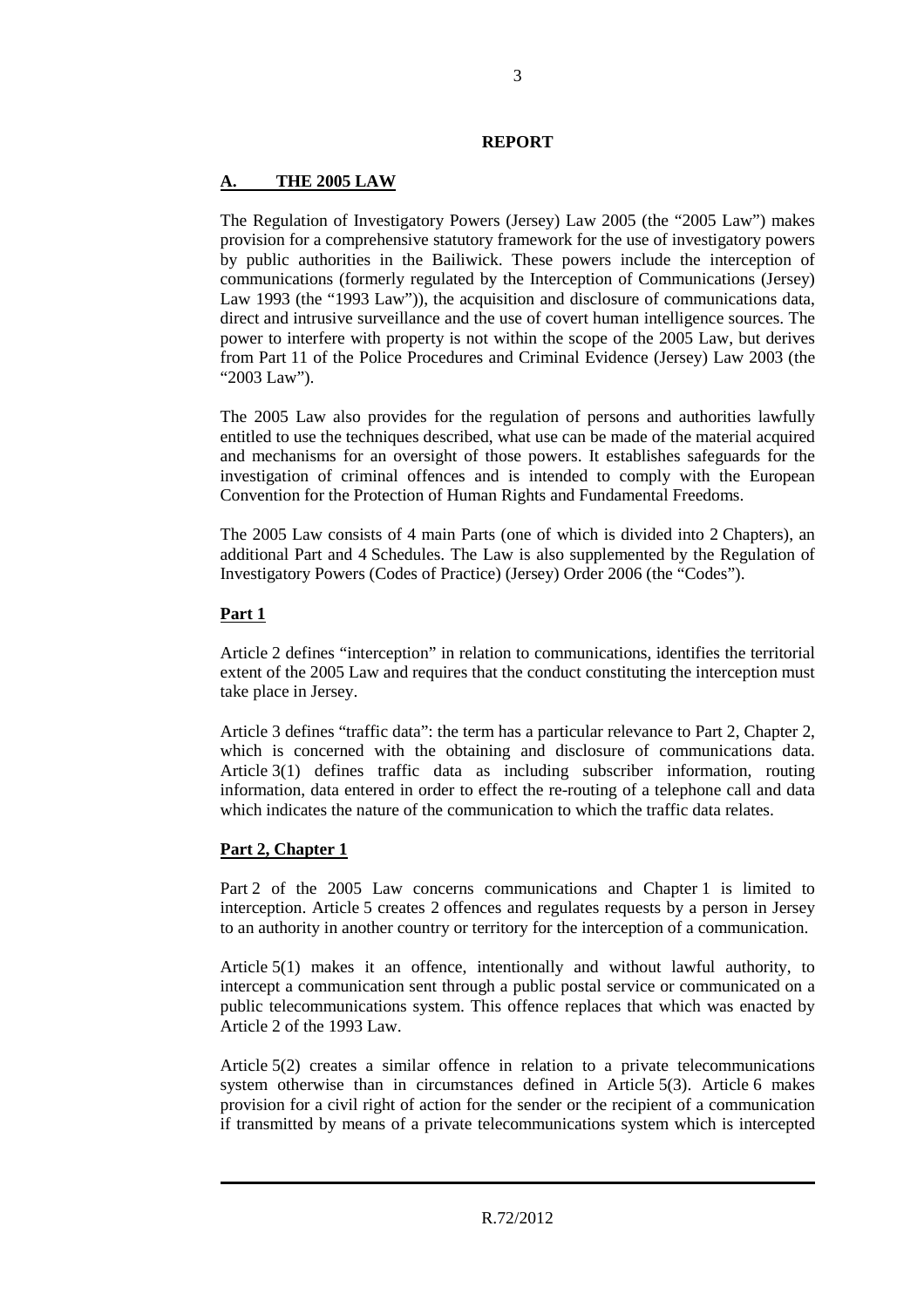without lawful authority and without the express or implied consent of a person having control of the system.

Article 5 also provides for penalty on conviction for these offences and prohibits the institution of proceedings otherwise than by, or with the consent of, the Attorney General. The Article also requires the Attorney General to ensure that when a person in Jersey makes a request for assistance to another country or territory, pursuant to an international mutual assistance agreement, the request has lawful authority.

Article 7 summarizes the circumstances in which the interception may be made lawfully and Article 8 describes circumstances in which a communication may be intercepted without the need for an interception warrant. These circumstances include where both sender and recipient have, or are believed to have, consented to the interception (Article  $8(1)$ ), where the sender or the recipient has consented to the interception and the interception has been authorized under Part 3 of the 2005 Law (Article  $8(2)$ ), where the interception is carried out by the person providing the postal or telecommunications service and takes place for purposes connected with the provision or operation of the service or for the enforcement of legislation relating to the service (Article  $8(3)$ ), and where communication is intercepted whilst being transmitted by wireless telegraphy and the interception is authorized under the Wireless Telegraphy Act 1949 (Article 8(4)).

Article 9 describes where the power may be exercised without the need for a warrant for interception. These circumstances include, for example, an interception conducted in accordance with the Rules made under the Prison (Jersey) Law 1957.

Article 10 describes the circumstances in which the Attorney General may issue a warrant to authorize either the interception of a communication in Jersey and the disclosure of the intercepted material, or the making of a request to another country or territory for interception under an international mutual assistance agreement. The grounds for issuing a warrant are defined in Article  $10(2)(a)$  and  $(3)$  and include the interests of national security, the purpose of preventing or detecting 'serious crime' (or to assist another country or territory with such prevention or detection), or the purpose of safeguarding the economic well-being of Jersey (but only where the information which is to be obtained relates to the acts or intentions of people outside Jersey); provided always that the conduct authorized by the warrant is proportionate to what is sought to be achieved by that conduct (Article  $10(2)(b)$ ) and provided also that the information sought could not reasonably be obtained by other means (Article 10(4)).

"Serious crime" is defined in Part 1 as conduct which involves the use of violence, results in substantial financial gain or is conduct undertaken by a large number of persons in pursuit of a common purpose, and for which a person who has attained the age of 21 years and has no previous convictions could reasonably be expected to be sentenced to imprisonment for 3 years or more.

Article 11 defines the persons who may apply for an interception warrant. These include the Chief Officer of the States of Jersey Police, the Agent of the Impôts, the Chief Immigration Officer, the Director General of the Security Services, the Chief of the Secret Intelligence Services, the Director of GCHQ, the Chief of Defence Intelligence within the Ministry of Defence, and any person who, for the purpose of an international mutual assistance agreement, is the competent authority of another country or territory.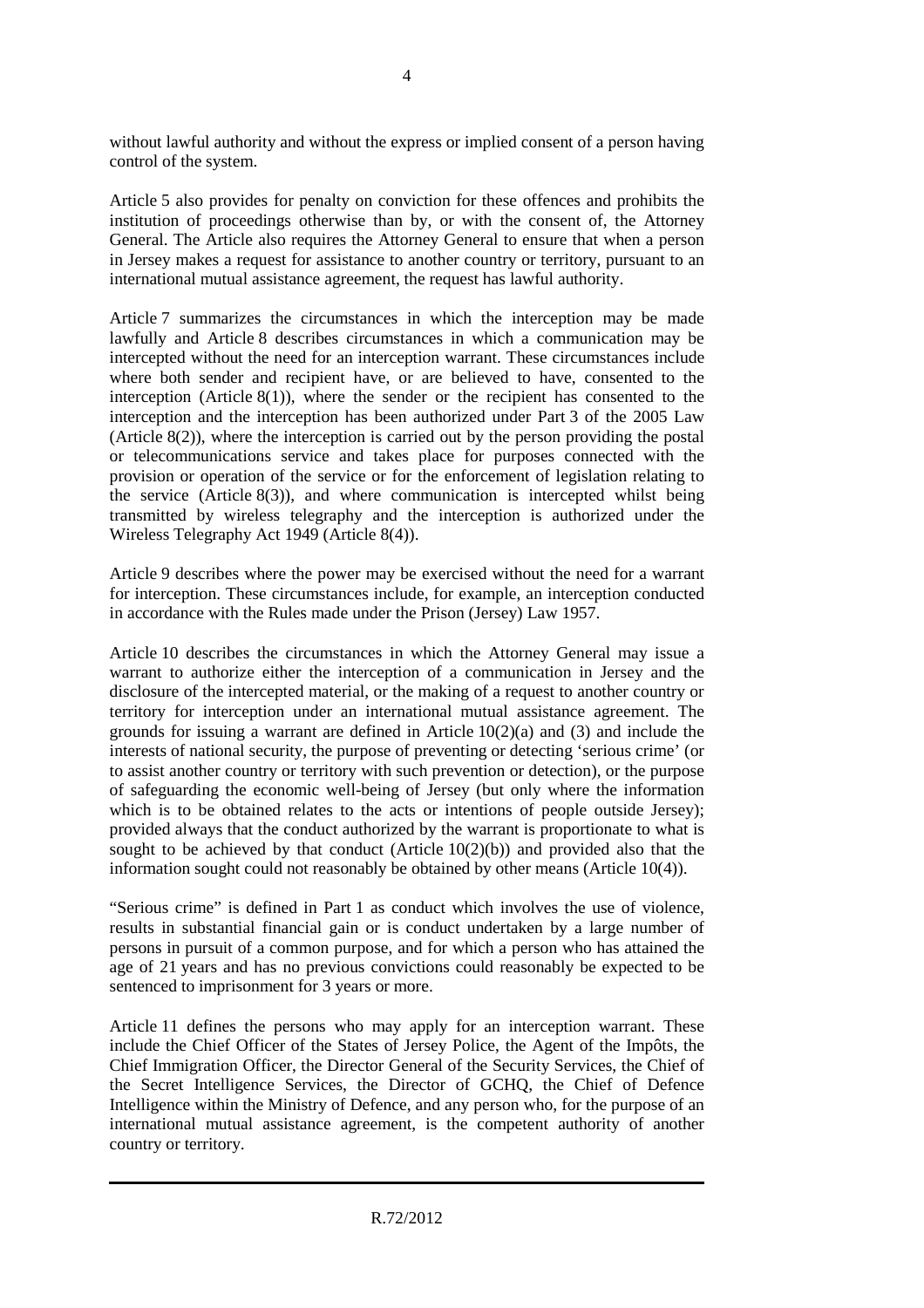Article 12 states the requirements for the contents of an interception warrant. The warrant must relate either to a named person or to a single set of premises (Article 12(1)). The warrant must contain a schedule which lists appropriate identifying features of the communications which are to be intercepted. Article 12 also makes provision for an exception to these requirements if the warrant relates only to the interception of communications sent or received outside Jersey and the Attorney General has given a certificate (an "Article 12(4) certificate") detailing the description of the information to be intercepted and the grounds for the interception. Article 20 imposes additional requirements in the case of a warrant accompanied by an Article 12(4) certificate.

Articles 13 and 14 provide for the duration, renewal and modification of interception warrants and Article 13(2)(b) imposes a duty on the Attorney General to cancel a warrant at any time when the grounds for interception cease to be satisfied.

Article 15 describes how an interception warrant is implemented. The person to whom the warrant is addressed must give effect to it and others may be required to provide assistance. Article 15(7) creates an offence of failing to comply with this duty and provides for punishment on conviction. Article 15(8) permits the Attorney General to take injunctive proceedings to enforce it.

Article 16 empowers the Minister to make Orders requiring providers of public postal services and public telecommunications services to maintain interception capabilities in the light of consultations with, among others, the Technical Advisory Board established by Article 17.

Article 19 requires the Attorney General to make arrangements to ensure that intercepted material is distributed and disclosed to the minimum number of people, to restrict the copying of intercepted material, to ensure its secure storage, and to provide for its destruction once there are no longer grounds for retaining it. Article 19(4) defines the purposes for which intercept material may be retained.

Article 21 restricts the use in civil or criminal proceedings of information which might indicate that an interception warrant has been issued, that a communication has been intercepted (whether pursuant to a warrant for interception or, unlawfully, by a person to whom a warrant may have been issued), or that a person has been required to assist in giving effect to a warrant. This Article replaces Article 10 of the 1993 Law.

In respect of Article 22, and in addition to the statutory requirement that all trials are fair (as emphasized in the Attorney General's explanatory "Guidelines to Crown Advocates and Prosecutors"), the Article creates exceptions to the restrictions contained in Article 21. The exceptions include prosecutions for offences under the 2005 Law (or other enactments regarding interception) and in respect of proceedings before the Investigatory Powers Tribunal established by Article 46. Moreover, at the request of a Crown Advocate, the Bailiff is empowered to order disclosure to himself. Thereafter he may require the prosecution in any case to make an admission of fact or facts which the Bailiff considers it essential to be made in the interests of justice.

Article 23 imposes a duty on persons whose office or employment render them privy to the existence of an interception warrant, or the contents of an intercepted communication, to keep that knowledge secret. Article 23(4) creates an offence for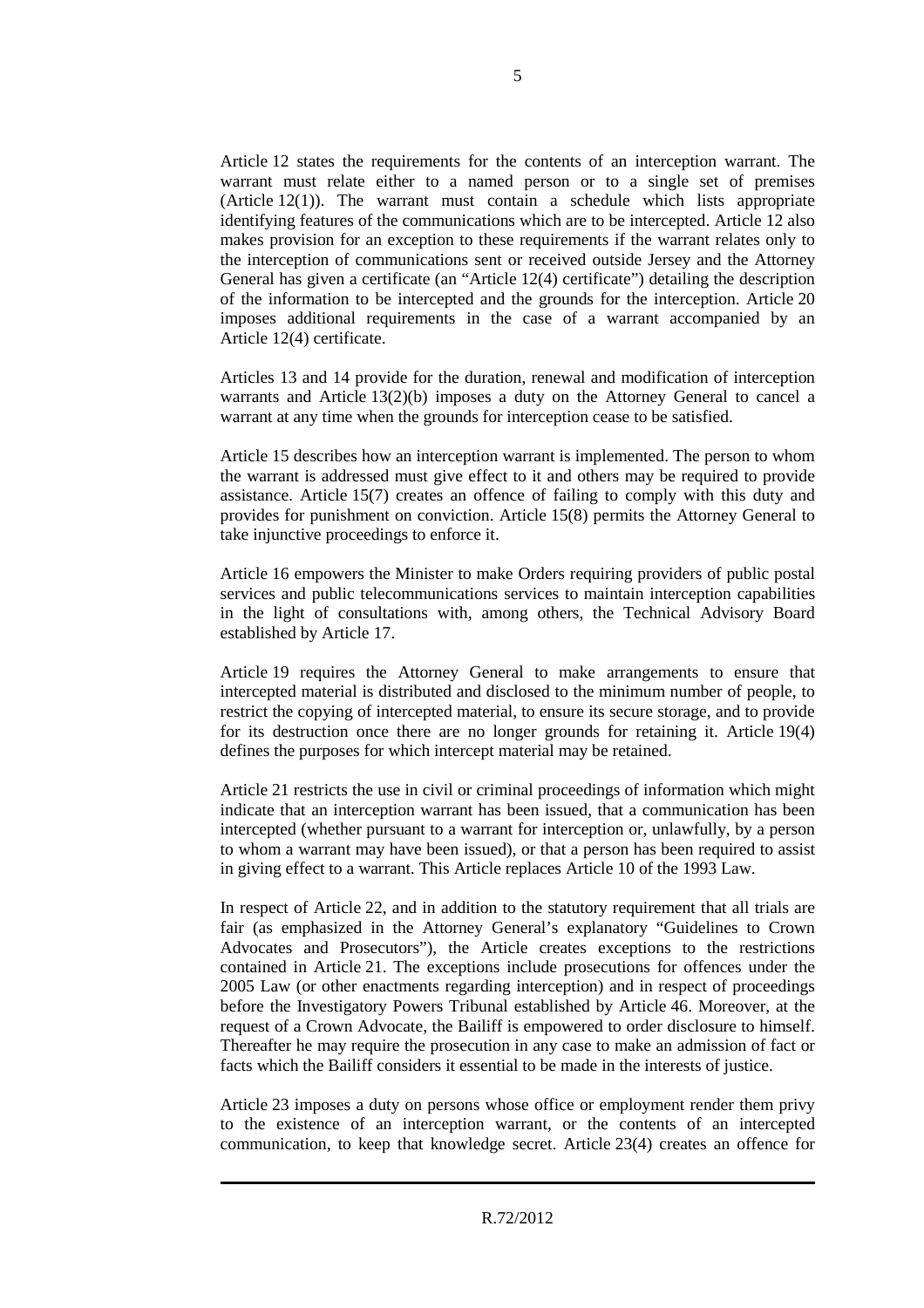breach of this duty, subject to certain defined defences described in Articles 23(5)–(7), and provides for punishment on conviction.

# **Part 2, Chapter 2**

Part 2, Chapter 2 is concerned with the acquisition and disclosure of communications data, which is defined in Article 24. Article 25 permits the obtaining and disclosure of communications data pursuant to an authorization or notice granted or given by a designated person to a relevant public authority. Such designated persons are listed in Schedule 1 of the 2005 Law and include the Chief Officer of the States of Jersey Police, the Agent of the Impôts, the Chief Immigration Officer and the Attorney General.

By Article 8 of the Regulation of Investigatory Powers (Miscellaneous Provisions) (Jersey) Order 2006 ("the 2006 Order"), the first three mentioned may delegate certain powers under certain Articles in respect of this Chapter of Part 2, and in respect of certain Articles under Part 3, to senior officers within their respective agencies.

Article 26 confers the power to grant authorization and to give notices. An authorization allows the relevant public authority to collect and retrieve data. A notice given to a postal or telecommunications operator may require that operator to collect or retrieve the data and to provide it to the public authority which has served the notice (see Schedule 3, paragraph 5.1 of the Codes). Such an authorization or notice may be granted or given where the issuance is necessary and proportionate. According to Article 26 issuance may be necessary in a number of different circumstances which include the interests of national security, the prevention or detection of crime or the prevention of disorder, the interests of the economic well-being of Jersey, the interests of public safety, the protection of public health, the assessment or collection of any tax, duty or other charge lawfully payable, the prevention or mitigation of any injury or damage to the health of an individual, or for any other purpose which may be specified in Regulations made by the States. The meaning of proportionality is explored in Schedule 3, paragraph 4.4 of the Codes in the context of Convention rights, and includes questions of collateral intrusion (see Schedule 3, paragraph 5.1 of the Codes).

Article 27 defines the period during which the authorization or notice takes effect and stipulates that the designated person must cancel the notice if it is no longer necessary (as defined in Article 26(4)) or if the conduct required by it has become disproportionate to what is sought to be achieved.

# **Part 3**

Part 3 is concerned with directed and intrusive surveillance and covert human intelligence sources. These are defined in Articles 30–32.

Article 33 renders such surveillance and the use of covert human intelligence sources lawful if authorized under this part of the 2005 Law.

Article 34 empowers certain designated persons, who are listed in Parts 1 and 2 of Schedule 2 (as enacted by Article 36) and who include the Chief Officer of the States of Jersey Police, the Agent of the Impôts, the Chief Immigration Officer and the Attorney General, to authorize directed surveillance in accordance with Article 34.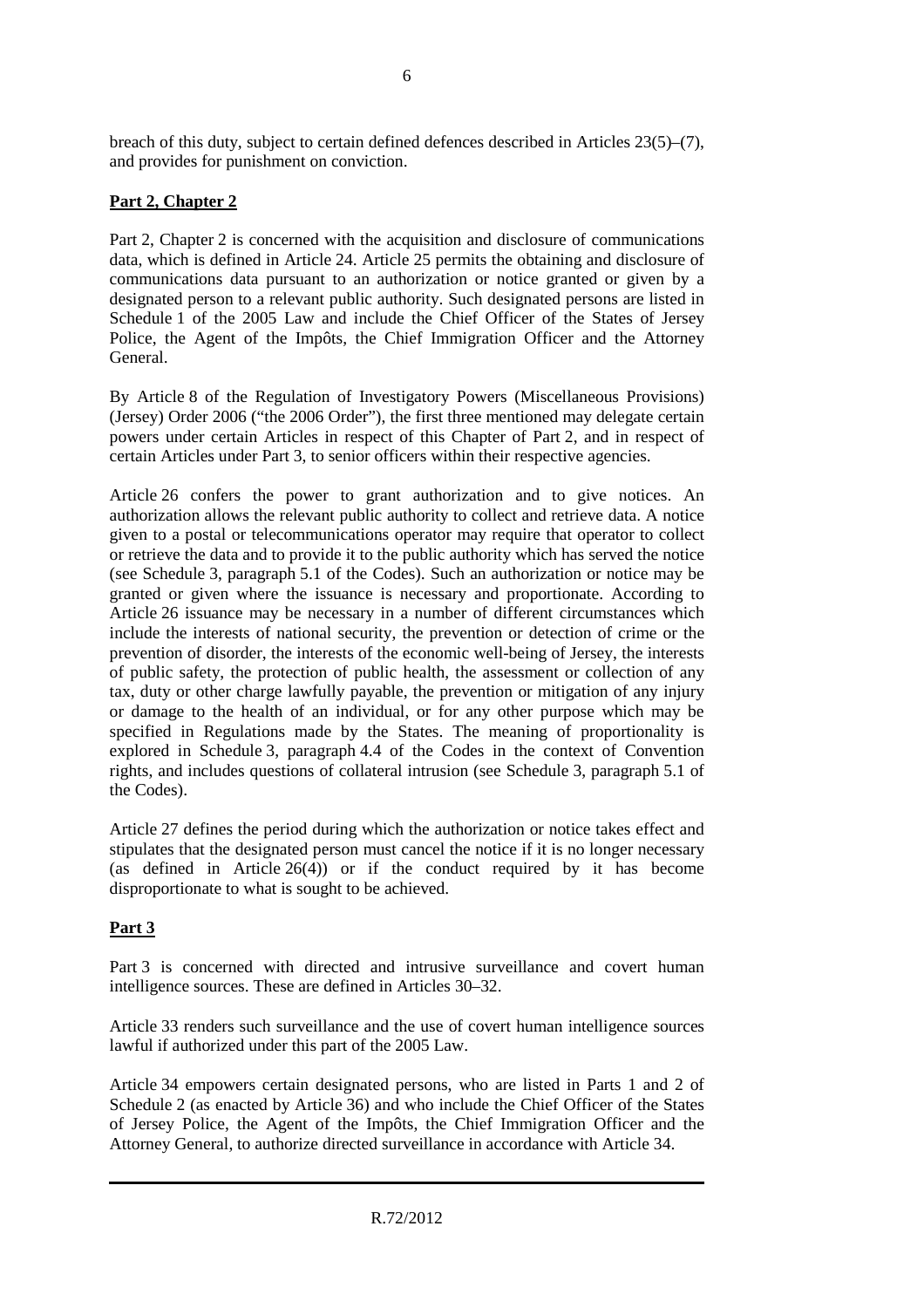Under Article 34(2) a designated person shall not grant such an authorization unless the authorization is necessary and proportionate to what is sought to be achieved by carrying it out. In accordance with Article 34(3) the grounds of necessity include the interests of national security, the prevention or detection of crime or the prevention of disorder, the interests of the economic well-being of Jersey, the interests of public safety, the protection of public health, the assessment or collection of any tax, duty, levy or other imposition, or for any other purpose specified in Regulations made by the States. Considerations of proportionality include, among other matters, considerations of collateral intrusion (see Schedule 4, paragraph 2.6 of the Codes) and, where intrusive surveillance is concerned, whether the information sought could reasonably be obtained by other means (see Schedule 4, paragraph 5.9 of the Codes).

Article 35 (in conjunction with the Codes) empowers a designated person to authorize the use of covert human intelligence sources. The designated persons are those described above in respect of directed surveillance. Similarly, the grounds of authorization for the use of such a source are the same as those which apply in respect of directed surveillance. But there are additional requirements. An officer of the relevant public authority must be deputed to have day to day responsibility for contact with each source and for the welfare of each source (Article  $35(5)(a)$ ), a different officer must be appointed to oversee the use of the source (Article 35(5)(b)), a record must be kept of the use made of the source (Article  $35(5)(c)$  and (d)), and there must be restricted access to details of the identity of the source (Article  $35(5)(e)$ ). In addition certain specific provisions are enforced by the Codes if the source is a person under the age of 18 years.

Article 37 is concerned with intrusive surveillance. The Attorney General may authorize intrusive surveillance but only a limited number of persons may apply to him for an authorization. These include the Chief Officer of the States of Jersey Police, the Agent of the Impôts, the Chief Immigration Officer, a member of the Intelligence Services, an official of the Ministry of Defence or a member of Her Majesty's forces: the last two mentioned are restricted in the circumstances in which they may apply for authorization (Article 37(4)). An authorization can only be given by the Attorney General on specified grounds. These grounds must relate to the interests of national security, the prevention or detection of serious crime, or the interests of the economic well-being of Jersey (Article 37(3)). The surveillance must be proportionate to what is to be achieved by it and the Attorney General must consider whether the information sought could reasonably be obtained by other means (Article 37(5)).

Article 38 includes a provision empowering the Attorney General to combine an authorization issued under Part 3 with an authorization issued under Article 101 of Part 11 of the 2003 Law. The latter Article permits the Attorney General to authorize any act in relation to property or wireless telegraphy as is necessary to prevent or detect serious crime or to safeguard the interests of the security of Jersey, provided that the act being authorized is proportionate to what is sought to be achieved.

Article 40 contains general provisions regarding authorizations under Part 3 of the 2005 Law which include the periods during which authorizations, whether oral or in writing and whether for directed or intrusive surveillance or in respect of a covert human intelligence source, may be granted, including the periods for which they may be renewed. Article 41 contains provisions emphasizing the importance of cancelling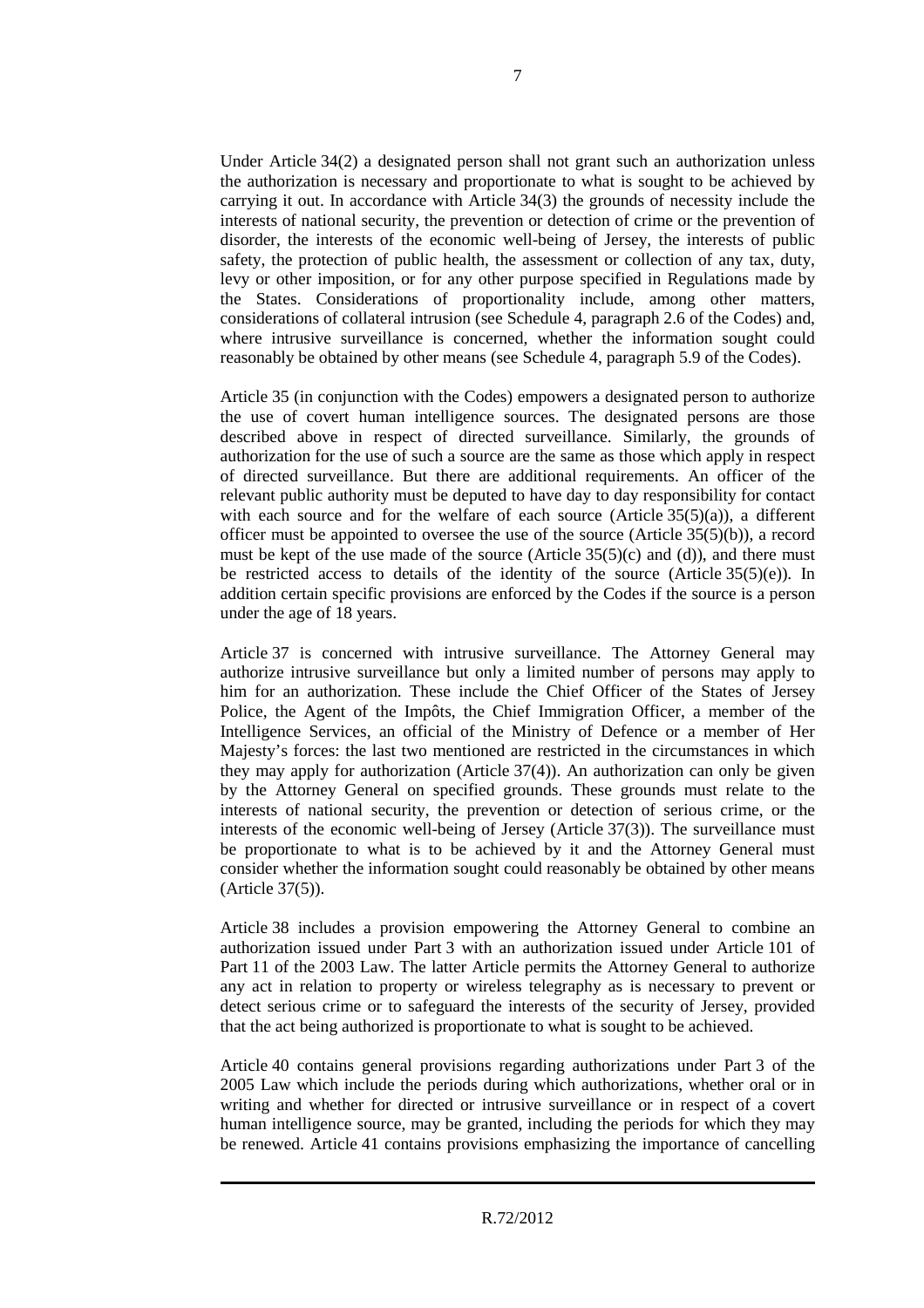an authorization once the grounds for its existence no longer persist and, in any case relating to the use of a covert human intelligence source, if the arrangements required by Article 35 are no longer in place.

# **Part 4**

Part 4 relates to the powers and duties of the Investigatory Powers Commissioner who must be an Ordinary Judge of the Court of Appeal. The Commissioner is enjoined to keep under review the exercise and performance of the powers and duties conferred or imposed on the Attorney General under Articles 5–15 and 19 (interception), under Chapter 2 of Part 2 (communications data) and under Part 3 (surveillance and covert human intelligence sources), and on other persons on whom powers and duties are conferred or imposed under Chapter 2 of Part 2 or under Part 3. The Commissioner is also obliged to give all such assistance, as may be required, to the Tribunal established by Article 46.

Article 44 imposes a duty on a large number of office holders and individuals, listed in Article  $44(1)(a)$ –(n), to disclose or to provide to the Commissioner any document or information which the Commissioner may require to enable him to carry out his functions under the 2005 Law; and Article 39 imposes a specific obligation on the Attorney General to notify the Commissioner at least every 12 months of authorizations for intrusive surveillance which he has granted, renewed or cancelled.

If the Commissioner becomes aware of any contravention of the provisions of the 2005 Law or if he considers that any of the arrangements made under Article 19 are inadequate, he is required to bring the contravention or those inadequacies to the attention of the Bailiff in a Report in respect of his functions which he must make to the Bailiff as soon as possible after the end of each calendar year (Article 44(4)). Such a Report must be laid before the States.

However, if it appears to the Bailiff, after consultation with the Commissioner, that the publication of any matter in such a Report would be contrary to the public interest or prejudicial to national security, the prevention or detection of serious crime, the economic well-being of Jersey or the continued discharge of the functions of any public authority whose activities include activities which are the subject of review by the Commissioner, the Bailiff may exclude that matter from the copy of the Commissioner's Report laid before the States (Article 44(7)).

Article 46 establishes the Investigatory Powers Tribunal. The Tribunal consists of an Ordinary Judge of the Court of Appeal (who is to preside), 3 members appointed by the Superior Number of the Royal Court, and 3 Jurats. Broadly, the Tribunal's jurisdiction is to hear proceedings concerning actions of the intelligence services which are incompatible with the European Convention on Human Rights, proceedings concerning investigatory powers regulated by the 2005 Law or entry on or interference with property or wireless telegraphy conducted by public authorities, complaints by persons who believe that they have been subject to the use of investigatory powers, entry on or interference with property or interference with wireless telegraphy in certain challengeable circumstances, and complaints by persons who believe that they have suffered detriment as a consequence of a breach of the duty to secure a key to protected information.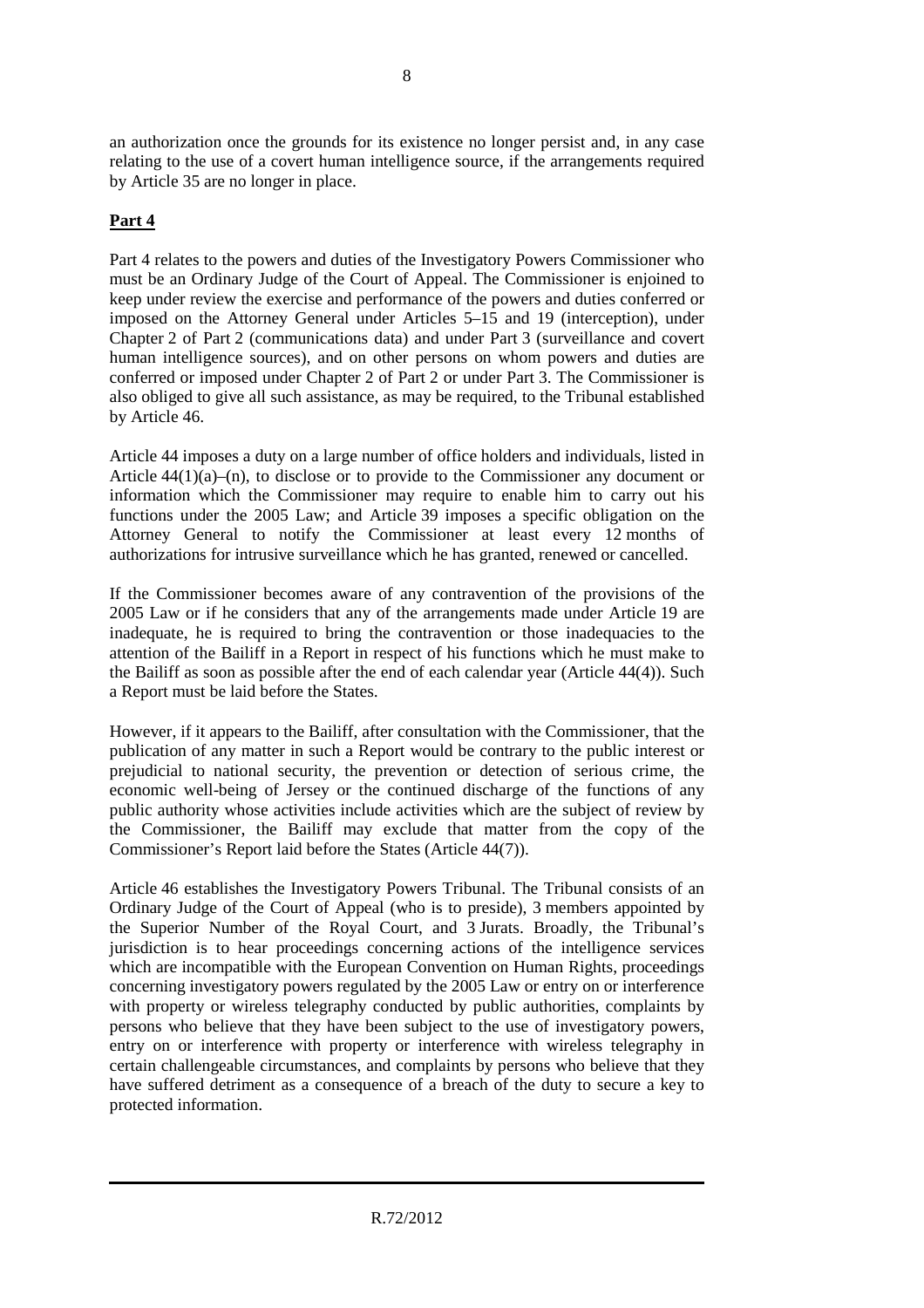Article 48 requires the Tribunal to determine proceedings in which it has jurisdiction and to apply the same principles in doing so as would be applied in judicial review proceedings. In determining any proceedings or complaint the Tribunal may make such order as it thinks fit including an order for compensation.

Subject to any rules made by the Bailiff under Article 50, Article 49 provides that the Tribunal may determine its own procedures. The Tribunal can require the Investigatory Powers Commissioner to provide it with assistance and is required to keep the Commissioner informed of proceedings before it. If the Tribunal makes a determination in favour of a complaint which relates to an act or omission on behalf of the Attorney General or to conduct for which the Attorney General has given any warrant, authorization or permission, the Tribunal must report its finding to the Bailiff. The persons who are under a duty to provide information to the Commissioner under Article 44 are under a like duty to provide information to the Tribunal.

#### **B. THE 2003 LAW**

Article 101 provides that the Attorney General may authorize the taking of any action in respect of property or wireless telegraphy if he believes that the action is necessary for preventing or detecting serious crime or is in the interests of the security of Jersey and the action is proportionate to what it seeks to achieve.

The Attorney General is also enjoined to consider whether what it is necessary to achieve by the authorized action could reasonably be achieved by other means (Article 101(3)).

"Serious crime" is defined in Article 101(4) as follows –

- "(4) In this Article "serious crime" means
	- (a) conduct which constitutes one or more offences
		- (i) which involves the use of violence, results in substantial financial gain or is conducted by a large number of persons in pursuit of a common purpose, or
		- (ii) for which a person who has attained the age of 21 and has no previous convictions could reasonably be expected to be sentenced to imprisonment for 3 years or more; or
	- (b) conduct which is, or corresponds to, any conduct which, if it all took place in Jersey, would constitute an offence, or offences, of the kind referred to in sub-paragraph (a)."

Article 102 defines the circumstances in which an authorization may be given orally, and for the form and duration of oral and written authorizations.

Article 103 imposes a duty on the Attorney General to provide a written report every 12 months to the Commissioner in respect of all written or oral authorizations given under Article 101 in the past 12 months.

Article 104 regulates the powers and duties of the Commissioner who shall be one of the Ordinary Judge of the Court of Appeal, who shall keep under review the powers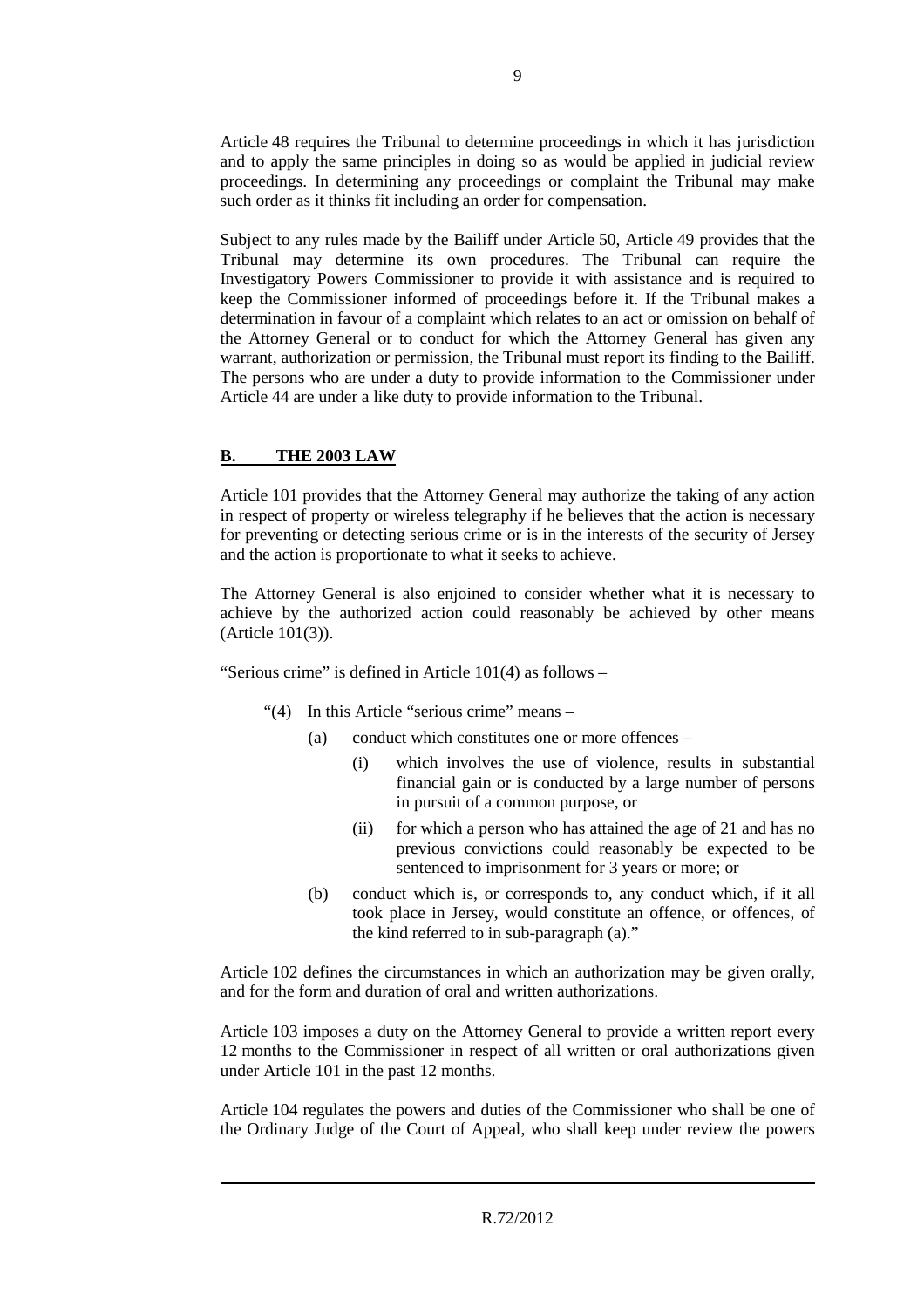exercised by the Attorney General under Articles 101–103 and who shall make a Report to the Bailiff as soon as practicable after the end of each year.

Article 104(4) requires the Bailiff to lay a copy of the Report of the Commissioner before the States. But if it appears to the Bailiff, after consultation with the Commissioner, that the publication of any matter in the Report would be prejudicial to the security of the British Islands or to the detection of crime, the Bailiff may, in accordance with Article 104(5), exclude that matter from the copy of the Report laid before the States.

# **C. MY INVESTIGATION GENERALLY**

The purpose of the 2003 Law and the 2005 Law was to place on a statutory footing a range of activities formerly undertaken by public authorities in accordance with guidelines laid down by each authority. As I have made clear, apart from the interception of postal and telecommunications, which were formerly regulated by the 1993 Law and which were incorporated with some modifications into the 2005 Law, none of the activities with which Part 2, Chapter 2 and Part 3 are concerned were the subject of any statutory codification prior to 2006. Nor were any of the activities which are now regulated by Part II of the 2003 Law.

I have received reports from Police and from Customs concerning the operation of both Laws for the period 1st January – 31st December 2011 and I have had the opportunity of discussing these reports and other matters with senior officers of these authorities and with the Law Officers.

Notwithstanding the duties imposed on the persons described in Article 44(1) of the 2005 Law, I am grateful to those who have given their time to enable me to discharge my functions under both Laws. In particular I would like to thank members of the Law Officers' Department, including the Attorney General and the Solicitor General, as well as the Secretary to the Attorney General, Miss Sally Bliault, and also to Mrs. Caroline Coleman and Miss Katie Ridley. I record my gratitude to the Chief Officer of Police and his Officers, and to the Agent of the Impôts and his Officers for their courtesy, co-operation and forbearance. I am satisfied that I have had access to the necessary documentation and to the relevant personnel in order properly to discharge my functions under Article 43(2).

I have been impressed by the way in which those responsible for their implementation have operated both Laws during 2011. The documentation which I have seen and the discussions which I have had with those most nearly concerned have convinced me that the quantity and quality of the information obtained as a result of the proper and effective operation of these Laws has contributed significantly to the prevention and detection of crime, particularly serious crime, within the Bailiwick during the reporting period.

# **The 2005 Law: Part 2, Chapter 1**

I am satisfied that those responsible for applying for interception warrants and those concerned in their grant or refusal, renewal or cancellation appreciate the nature of the activities being undertaken and conscientiously apply the criteria laid down by the 2005 Law and the Codes. I have, for example, seen documentation which has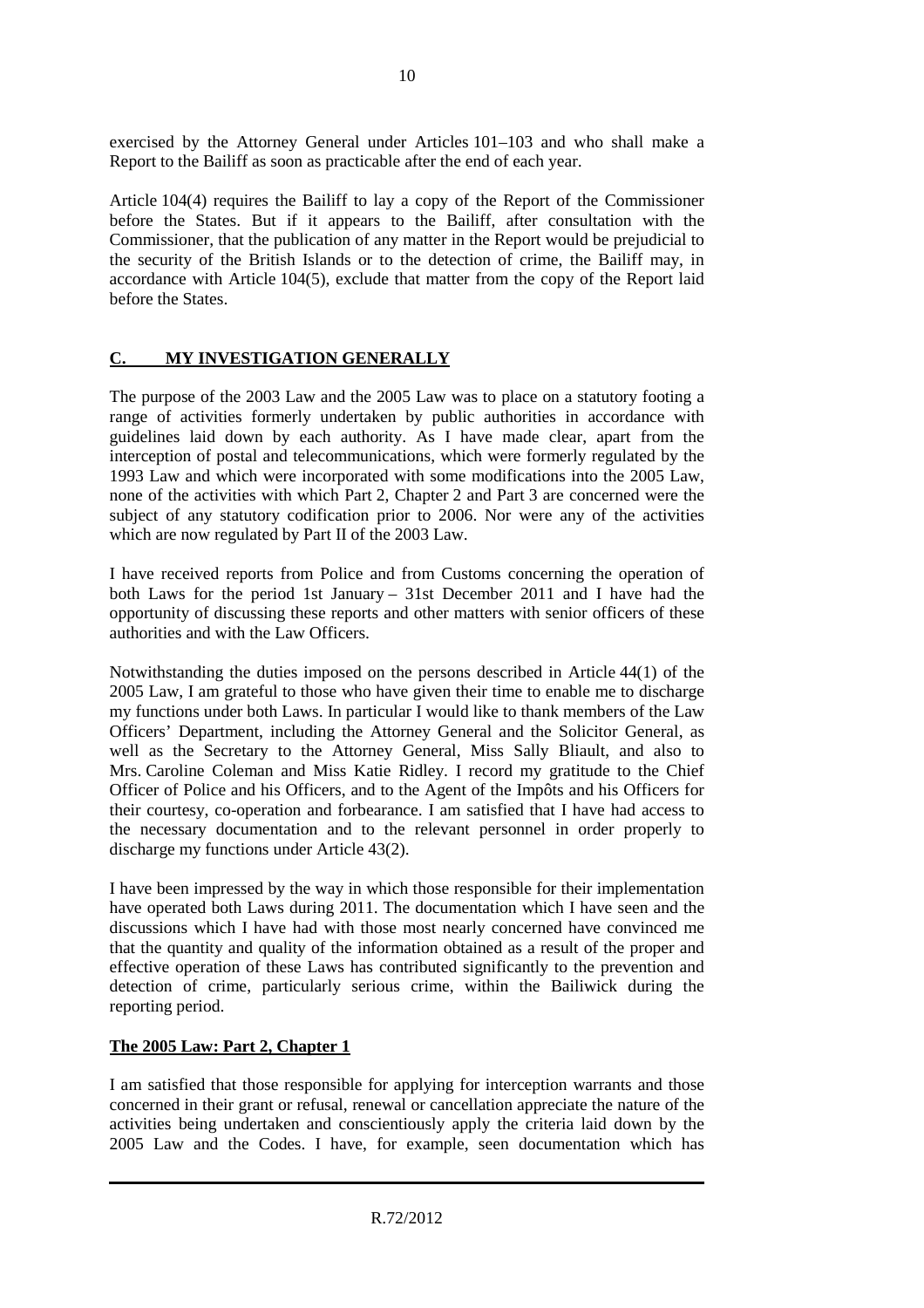demonstrated to me that the Law Officers and the Chief Officers concerned have rigorously applied the appropriate tests and have refused applications when, in their view, one of the tests has not been met.

I emphasize in particular applications and authorizations under this Part and Chapter of the 2005 Law. The interception of communications is a significant infringement of the rights of the individual and it is especially important that those responsible for making application for such warrants, and those responsible for granting them, appreciate the sensitive, secret and intrusive nature of interception.

I am satisfied that the safeguards described in Article 10 have been applied, and that due and proper regard has been paid to the criteria of necessity and proportionality (Articles 10(2) and (3)), as well as to the criteria whether the information sought could reasonably be obtained by other means (Article 10(4)).

I am also satisfied that appropriate consideration has been given to questions of collateral intrusion (see Schedule 2, paragraph 3.1. of the Codes) and to questions relating to "confidential information" (see Schedule 2, paragraph 3.2. and 3.8–10 of the same). My attention has not been drawn to any communication which concerned "an unusual degree of collateral intrusion", as envisaged by the provisions of Schedule 2, paragraph 4.2 of the Codes.

I am satisfied that arrangements have been in force to satisfy the requirements of Article 19. I confirm that no breach of these safeguards has been brought to my attention in accordance with Schedule 2, paragraph 5.1 of the Codes and no material has been disclosed to me which has been retained for the purpose of facilitating any of my functions as Commissioner in accordance with Article 19(4)(c).

It is particularly important in the context of this Part of the 2005 Law that there exists an effective system of vetting and supervision by senior officers of those responsible for interceptions. I am satisfied that such exist and that these have operated effectively during the period with which this report is concerned.

#### **The 2005 Law: Part 2, Chapter 2**

I have made enquiries of the way in which communications data have been acquired during the period. I am satisfied that the obligations defined in Article 26 are understood, particularly in regard to necessity (Article 26(1) and (2)) and proportionality (Article 26(5)). I am also satisfied that appropriate procedures as to the form and duration of authorizations and notices under Article 27 have been in place to ensure compliance with these obligations in conformity with Schedule 3, paragraphs 5.9–12 of the Codes.

No error in the grant of an authorization or the giving of a notice has been drawn to my attention (as envisaged by Schedule 3, paragraph 7.2 of the Codes) during the course of the year or at the time of my audit.

#### **The 2005 Law: Part 3**

Certain surveillance activity is as sensitive and intrusive as the interception of communications, and it is essential that the criteria established by Article 34 concerning necessity and proportionality are satisfied. It is apparent to me that these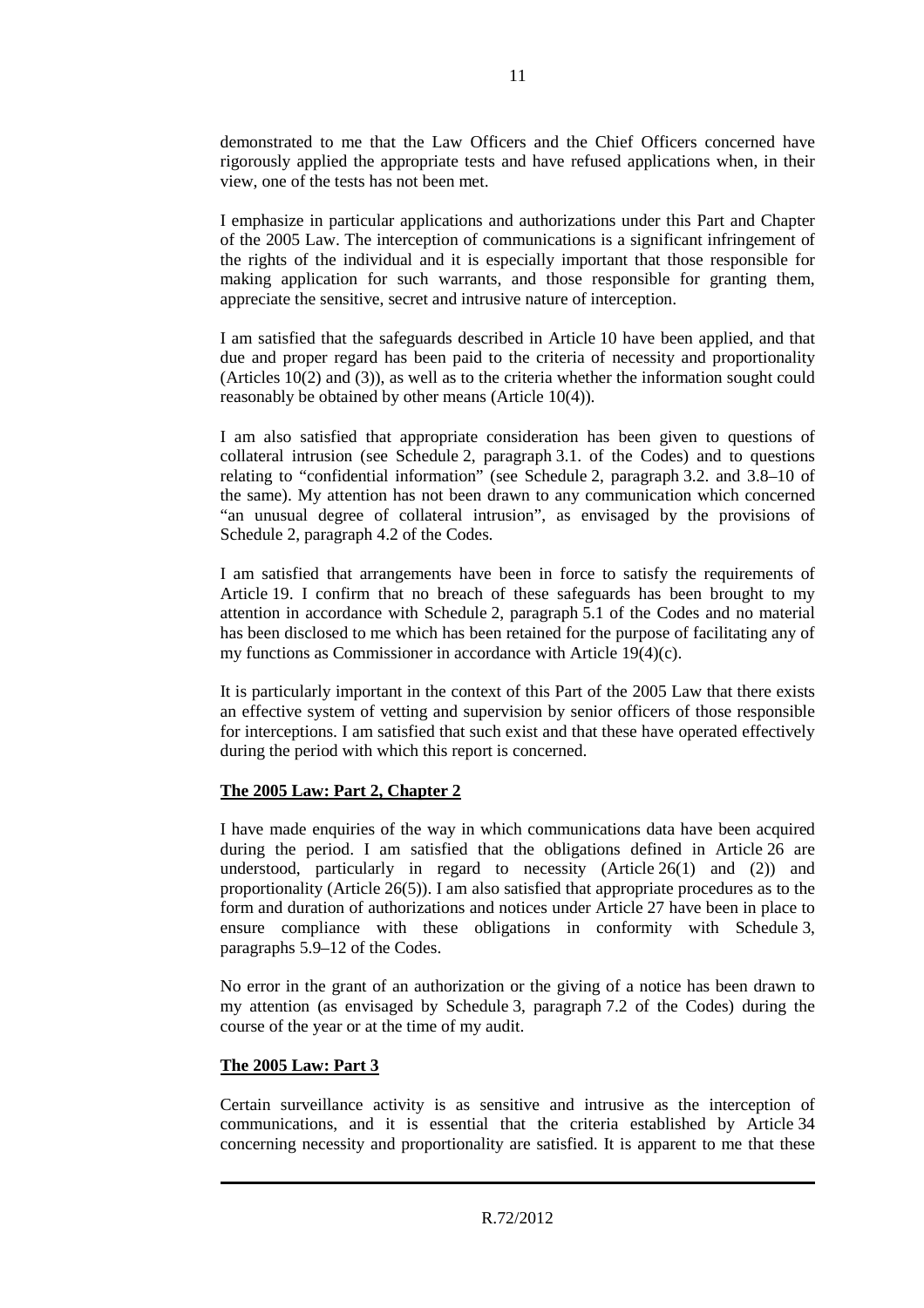criteria are understood by the relevant personnel and that appropriate safeguards exist to ensure that they are tested whenever an application is made. I am also satisfied that similar such provisions relating to the use of covert human intelligence sources under Article 35 have been followed. I have considered the arrangements which are in place to satisfy the requirements of Article 35(5) and I conclude that these arrangements meet the relevant criteria. No incident regarding a covert human intelligence source has been drawn to my attention in the terms contemplated by Schedule 5, paragraphs 3.7–10 of the Codes.

No material has been provided to me in accordance with Schedule 4, paragraphs 3.7, 3.9 or 3.10 (as defined in paragraphs 3.11–13) of the Codes, as material which I should feel obliged to inspect as part of my functions as Commissioner. I am satisfied that no incident has occurred which would engage the provisions of Schedule 4, paragraph 4.14 concerning an officer granting an application for directed surveillance in an operation in which he was involved in another capacity.

I have had the advantage of considering a report made to me by the Attorney General in respect of intrusive surveillance in accordance with his obligations under Article 39.

I have also considered documentation brought into existence under Article 40 and 41 in order to comply with the general rules for the grant, renewal and duration of authorizations under this Part of the 2005 Law. I am satisfied that the documentation which I have seen meets the criteria defined.

#### **The 2003 Law: Part 11, Article 103**

I have considered a report submitted to me by the Attorney General in satisfaction of the obligations imposed on him by Article 103.

# **D. THE CONFIDENTIAL APPENDIX**

In accordance with Article 44(7) of the 2005 Law, the Bailiff may exclude from publication any matter contained in the Commissioner's Report if he considers, having consulted the Commissioner, that the publication of such matter would be contrary to the public interest or prejudicial to any of the considerations mentioned in Article 44(7).

I am satisfied that there are matters which I need to communicate to the Bailiff in the proper discharge of my functions under the 2005 Law, the publication of which would be both contrary to the public interest and which would be prejudicial in respect of one or more of the ways defined in Article 44(7) and, in particular, the prevention or detection of serious crime  $(A$ rticle  $44(7)(b)$  and the continued discharge of the functions of certain public authorities (Article 44(7)(d)).

Further, in accordance with Article 104(5) of the 2003 Law, if it appears to the Bailiff, after similar consultation, that the publication of any matter in the Report of the Commissioner under that Law would be prejudicial to the security of the British Islands or to the detection of crime, the Bailiff may take a similar course.